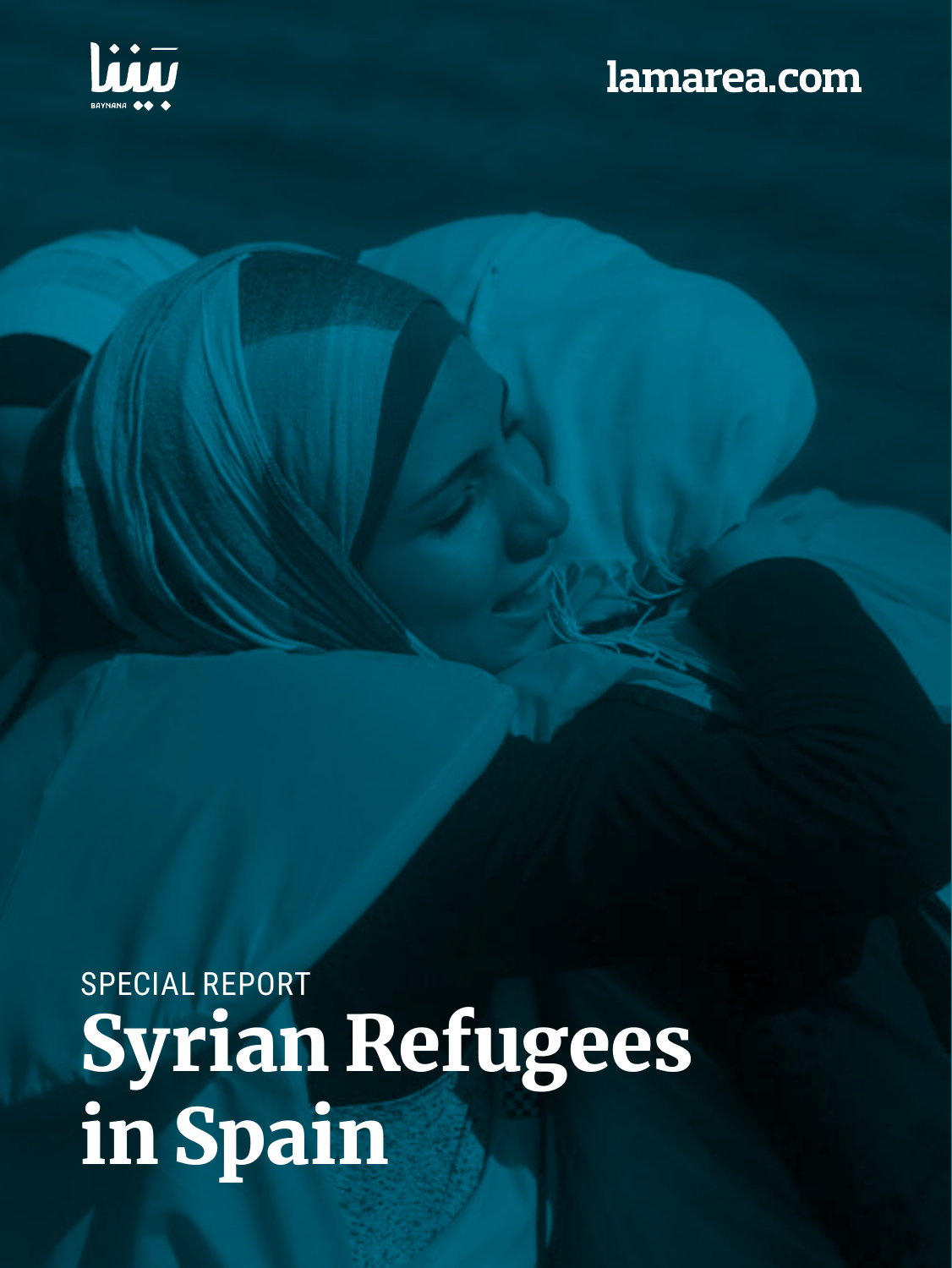**SYRIAN REFUGEES SPECIAL** THE LAYERS OF HATE

## **2 SYRIAN REFUGEES SPECIAL** SYRIAN REFUGEES SPECIAL SYRIAN REFUGEES SPECIAL SYRIAN REFUGEES SPECIAL THE LAYERS OF HATE



#### **LA MAREA WEBSITE**

The Syrian Refugee Special Report by La Marea and Baynana was published on January 28th at the website lamarea.com.

The coverage consisted of four reports focused on different aspects that affect Syrian refugees in Spain, such as access to work and housing, the discrimination they face or the need to seek refuge a second time - when they are forced to come back to Spain from third countries-. Moreover, we<sup>y</sup>ve had the chance to tell some success stories of refugees who made a living and started a new life.

- • [The Layers of Hate](https://www.lamarea.com/2022/01/27/especial-siria-las-capas-del-odio/)
- [The Labyrinth of Arriving in Spain and Having to Seek Refuge for the Second Time.](https://www.lamarea.com/2022/01/27/las-personas-refugiadas-sirias-en-espana-se-ven-obligadas-a-buscar-refugio-de-nuevo/)
- W[ork and Housing, a Loop of Problems.](https://www.lamarea.com/2022/01/27/el-trabajo-y-la-vivienda-un-bucle-de-problemas/)
- [In Kitchens and Neighborhoods: Success Stories](https://www.lamarea.com/2022/01/27/en-las-cocinas-y-en-los-barrios-historias-de-exito/)
- » [Videos on Youtube](https://www.youtube.com/playlist?list=PLuAFrIOXBinE69PkGQQnGAIuizgFyaXId)



The articles were sent on Telegram on January 28th and seen by more than 1,400 users.

#### Especial refugiados sirios | La Marea y Baynana

ia www.lamarea.com



Muchas personas solicitantes de asilo pasan por experiencias denigrantes. Las familias no suelen denunciar por temor a quedarse sin refugio.

 $\times$ 



#### La Marea

Sicado por Ana Velga @ - 29 de enero a las 11:43 - @

Yousef Shuhaiber y Lian al-Ahmad son dos chicos sirios de 26 y 27 años afincados en España. Como miles de jóvenes refugiados, se vieron obligados a abandonar su país para escapar de una<br>querra que ya dura más de una década. Para saluer la vida se arrolaron al mar, pesando por .<br>Furquía y Líbano, hasta llegar a los campos de refugiados de Grecia. Lian trabajó como traductor de árabe e inglés allí, donde conoció a activistas españoles, gracias a los cuales aprendió más<br>sobre la cultura de un país del que -dice- acabó enamorándose. Yousef trabajó durante cinco años en Turquía cosiendo ropa y finalmente decidió oxuzar el mar para probar suerte en Orecia, donde fue reasentado en España a través de Naciones Unidas en 2016. Finalmente, sus caminos se cruzaron en este país, donde se conocieron.

Estos son algunos proyectos de refugiados que dejan huella en España.

Por Moussa Al Jamast (Baynana).

\*Esta serie de reportajes ha sido posible gracias a la colaboración entre La Marea y Baynana, con<br>el apoco de Neus'Spectrum y el International Press Institute. el apoyo de Neusspectrum y el Internatio



La Marea is an independent Spanish media founded in 2012.





PATRICIA SIMO 27 ENERO 3022



El laberinto de llegar a España y tener que buscar refugio por segunda vez MOUSSA & JAMAST (RAYMAN A)



**LAURA CASIFLLES** 

27 ENERO 2022

En las cocinas y en los barrios: historias de éxito

> MOUSSALAIL JAMALAT (SAINMANA) 27 EMBRO 3023

#### The articles published:

#### **TWITTER**

The total impact of the tweets published in the official account of La Marea has been more than 25,000 impressions.

La Marea



Buenas tardes.

Especial de La Marea y Baynana sobre las personas sirias refugiadas en España:

El acceso al trabajo, una barrera. Por Laura Casielles. Wbit.ly/3KOR

₹ En las cocinas y en los barrios: historias de éxito. Por Moussa Al Jamaat (Baynana), https://bit.ly/3oa4kPg

Las capas del odio. Por Patricia Simón. https://bit.ly/3oa4kPg El laberinto de llegar a España y tener que buscar refugio por segunda vez. Por Moussa Al Jamaat (Baynana), https://bit.ly/3s05nf)

#### **FACEBOOK**

The articles posted at La Marea profile on Facebook reached more than 10,300 users.



#### **TELEGRAM**

#### **INSTAGRAM**

The post on Instagram reached more than 3,200 readers and received 166 Likes.

### **PUSH NOTIFICATIONS**

The push notification reached 17.603 users and it was read by the 48.06% of them.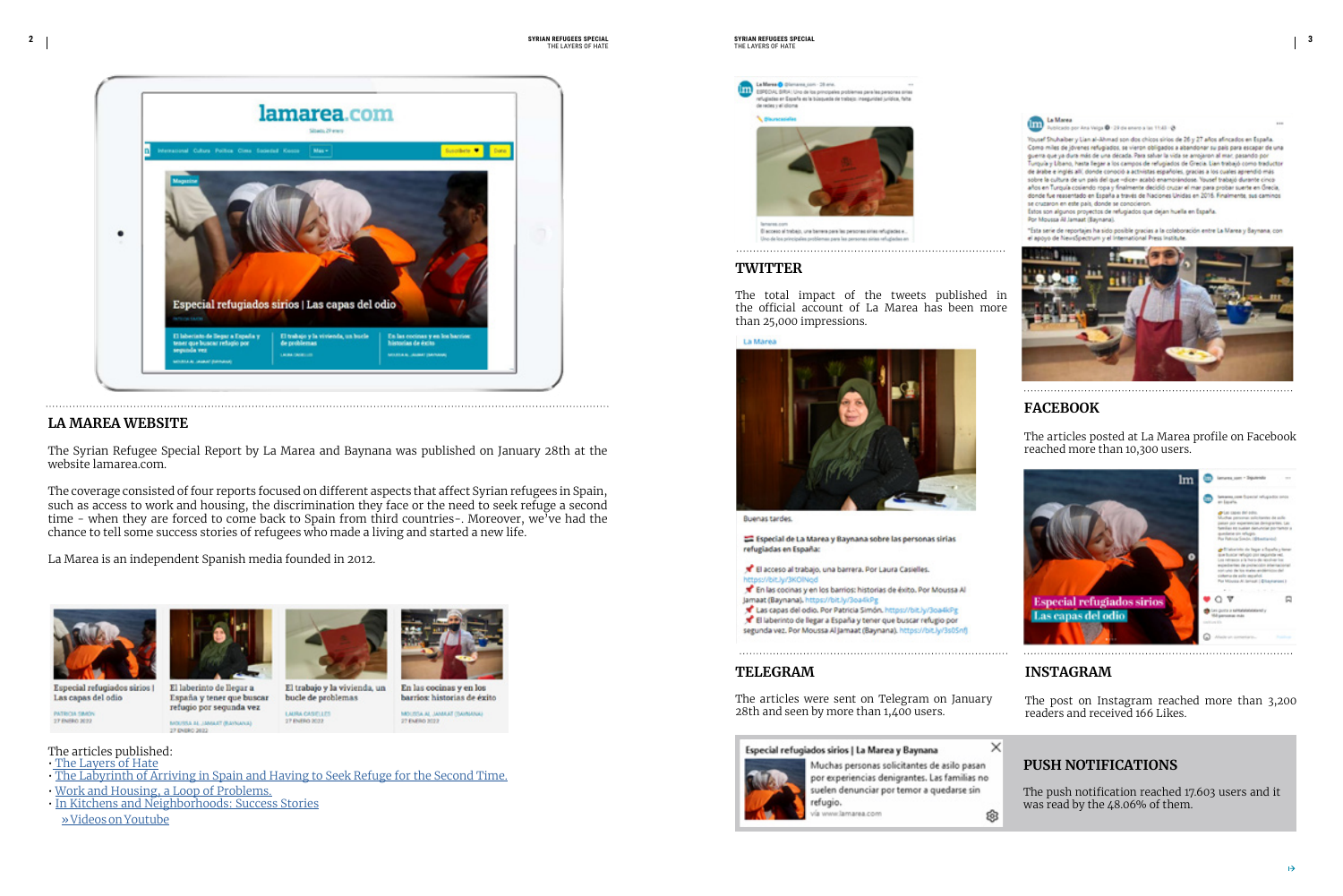**4 1 5 SYRIAN REFUGEES SPECIAL 5 <b>SYRIAN REFUGEES SPECIAL 5 PECIAL 5 PECIAL 5 1 HE LAYERS OF HATE** 

**SYRIAN REFUGEES SPECIAL** THE LAYERS OF HATE



## it on its different social media official accounts. Baynona Bbaynonoca 20 cnc. late 'En las cocinas y en los barrios: historias de éxito', de nuestro **BM** month minal, es una dosis de esperanza. Cambia la visión negativa y de los refugiedos como victimas por una de construcción y nuevos comienzos posibles. Aquí lo tienes Blazer.

de globos al anochecer.

Baynana has published these articles on Twitter, Instagram and it is still sharing

lamaras.com En las cocinas y en los barrios: historias de éxito de personas sirias re-Restaurantes, iniciativos comunitarios y asociaciones de mujeres: estas son algunos proyectos de refugiados que dejan huella en España.

Revista Baynana y Revistas La Marea

## Investigación

¿Por qué los sirios vuelven a buscar refugio tras llegar a España?

 $\bigodot$  Baynana Ulu

قامت محلة بيننا بالتعاون مع محلة Marea الإسبانية بنشر سلسلة من التقارير، بهدف سرد واقع اللاحثين السوريين في إسبانيا. أصبحت هذه السلسلة من النقارير ممكنة بفضل التعاون بين المجلتين، ويدعم من المعهد الدولي للصحافة و NewsSpectrum لقراءة المزيد []

#### https://baynana.es/archives/4477

La semana pasada lanzamos con La Marea un "Especial Siria", queriendo contar la realidad de refugiados siros en España. Esta serie de reportajes ha sido posible gracias a la colaboración entre Baynan... Ver más

Ver traducción



الاجلون سوريون فن إسبانيا: من المعاناة إلى القجاح تنشر مجلة بيننا بالتعاون مع Mares مناسلة تقاربو عن حياة اللاجئين السوريين في اسبانيا بأضوائها وطل

#### **BAYNANA WEBSITE**

Binna Media Magazine is an online media in both Arabic and Spanish. The magazine aims to provide useful and important information to the Arabic-speaking community in Spain, and to build bridges between Arab and Spanish immigrants and refugees.



### **TWITTER FACEBOOK**



(=) bayranaas · Siguiendo



Especial Siria', queriendo contar la realidad de relugiados s España. Esta sene de reportajes ha sido posible pracias a la colaboración entre Esynana y @lamarea, com y al apoyo de NewsSpectrum y @globaltreemedia.pri .<br>En nuestra web ya están disponibles los textos completos en árabe. Ahora lanzamos resúmenes en español de cada uno. Lee más en la hin **Ell** 

baumanaes La sernana pasada langamos con Blamares, com un



**INSTAGRAM**

#### The articles published:

- [The Layers of Hate](https://baynana.es/%d8%b7%d8%a8%d9%82%d8%a7%d8%aa-%d9%85%d9%86-%d8%a7%d9%84%d9%83%d8%b1%d8%a7%d9%87%d9%8a%d8%a9/)
- [The Labyrinth of Arriving in Spain and Having to Seek Refuge for the Second Time.](https://baynana.es/%d9%85%d8%aa%d8%a7%d9%87%d8%a9-%d8%a7%d9%84%d9%88%d8%b5%d9%88%d9%84-%d8%a5%d9%84%d9%89-%d8%a5%d8%b3%d8%a8%d8%a7%d9%86%d9%8a%d8%a7/)
- W[ork and Housing, a Loop of Problems.](https://baynana.es/%d9%84%d8%a7%d8%ac%d8%a6%d9%88%d9%86-%d8%b3%d9%88%d8%b1%d9%8a%d9%88%d9%86-%d9%81%d9%8a-%d8%a5%d8%b3%d8%a8%d8%a7%d9%86%d9%8a%d8%a7-%d9%85%d9%86-%d8%a7%d9%84%d9%85%d8%b9%d8%a7%d9%86%d8%a7%d8%a9-%d8%a5/)
- [In Kitchens and Neighborhoods: Success Stories](https://baynana.es/%d9%85%d9%86-%d8%a7%d9%84%d9%85%d8%b7%d8%a7%d8%a8%d8%ae-%d9%88%d8%a7%d9%84%d8%a3%d8%ad%d9%8a%d8%a7%d8%a1-%d9%82%d8%b5%d8%b5-%d9%86%d8%ac%d8%a7%d8%ad-%d8%a7%d9%84%d8%b3%d9%88%d8%b1%d9%8a%d9%8a%d9%86/)